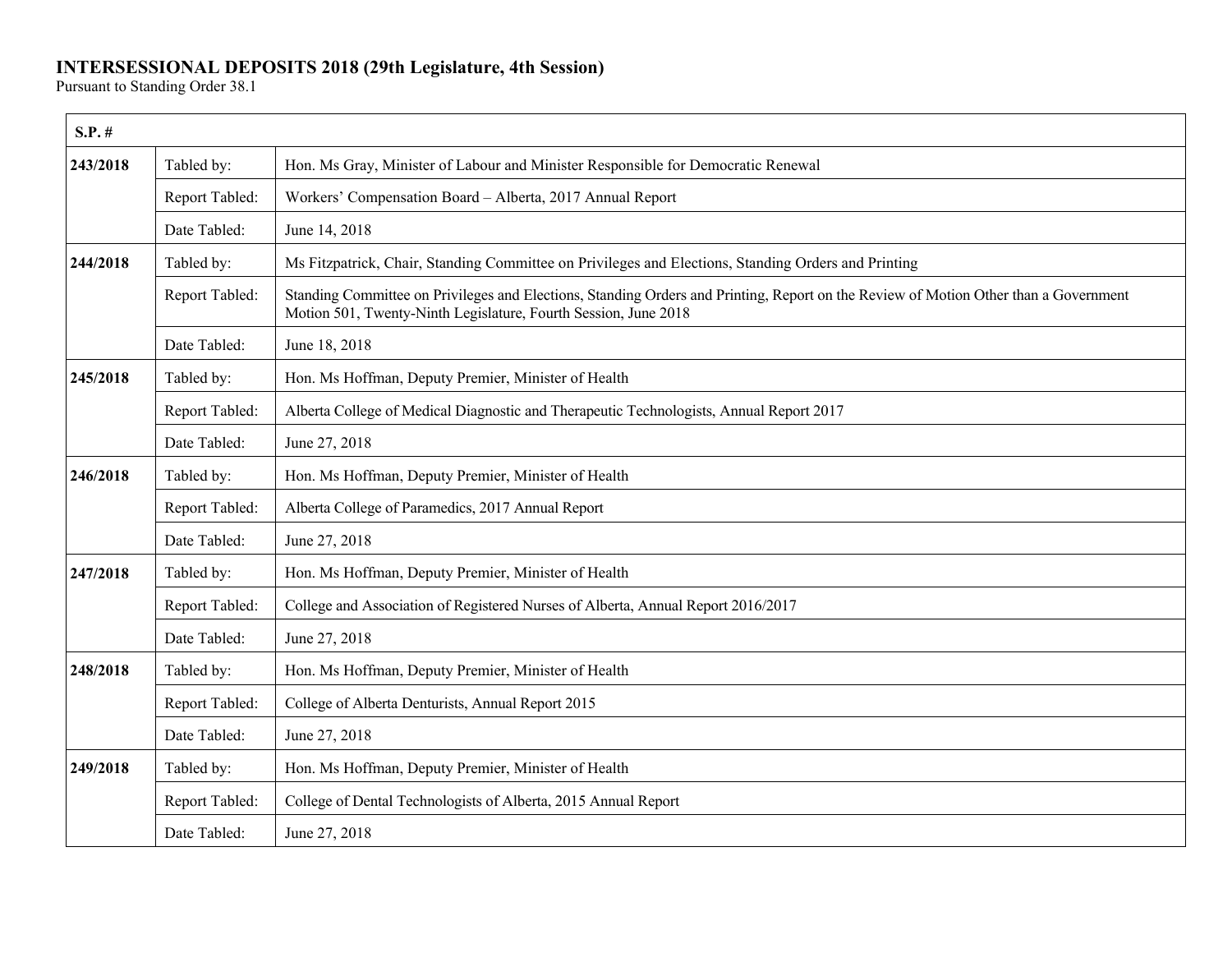| $S.P.$ # |                |                                                                                    |
|----------|----------------|------------------------------------------------------------------------------------|
| 250/2018 | Tabled by:     | Hon. Ms Hoffman, Deputy Premier, Minister of Health                                |
|          | Report Tabled: | College of Medical Laboratory Technologists of Alberta, 2017 Annual Report         |
|          | Date Tabled:   | June 27, 2018                                                                      |
| 251/2018 | Tabled by:     | Hon. Ms Hoffman, Deputy Premier, Minister of Health                                |
|          | Report Tabled: | Mental Health Patient Advocate, 2016-2017 Annual Report                            |
|          | Date Tabled:   | June 27, 2018                                                                      |
| 252/2018 | Tabled by:     | Hon. Ms Hoffman, Deputy Premier, Minister of Health                                |
|          | Report Tabled: | Public Health Appeal Board, 2017 Annual Report                                     |
|          | Date Tabled:   | June 27, 2018                                                                      |
| 253/2018 | Tabled by:     | Mr. Coolahan, Chair, Standing Committee on the Alberta Heritage Savings Trust Fund |
|          | Report Tabled: | Alberta Heritage Savings Trust Fund, 2017-2018 Annual Report                       |
|          | Date Tabled:   | June 28, 2018                                                                      |
| 254/2018 | Tabled by:     | Hon. Min. Ceci, President of Treasury Board and Minister of Finance                |
|          | Report Tabled: | Government of Alberta, 2017-18 Annual Report                                       |
|          | Date Tabled:   | June 28, 2018                                                                      |
| 255/2018 | Tabled by:     | Hon. Mr. Schmidt, Minister of Advanced Education                                   |
|          | Report Tabled: | Advanced Education, Annual Report 2017-2018                                        |
|          | Date Tabled:   | June 28, 2018                                                                      |
| 256/2018 | Tabled by:     | Hon. Mr. Carlier, Minister of Agriculture and Forestry                             |
|          | Report Tabled: | Agriculture and Forestry, Annual Report 2017-18                                    |
|          | Date Tabled:   | June 28, 2018                                                                      |
| 257/2018 | Tabled by:     | Hon. Ms Larivee, Minister of Children's Services and Status of Women               |
|          | Report Tabled: | Children's Services, Annual Report 2017-18                                         |
|          | Date Tabled:   | June 28, 2018                                                                      |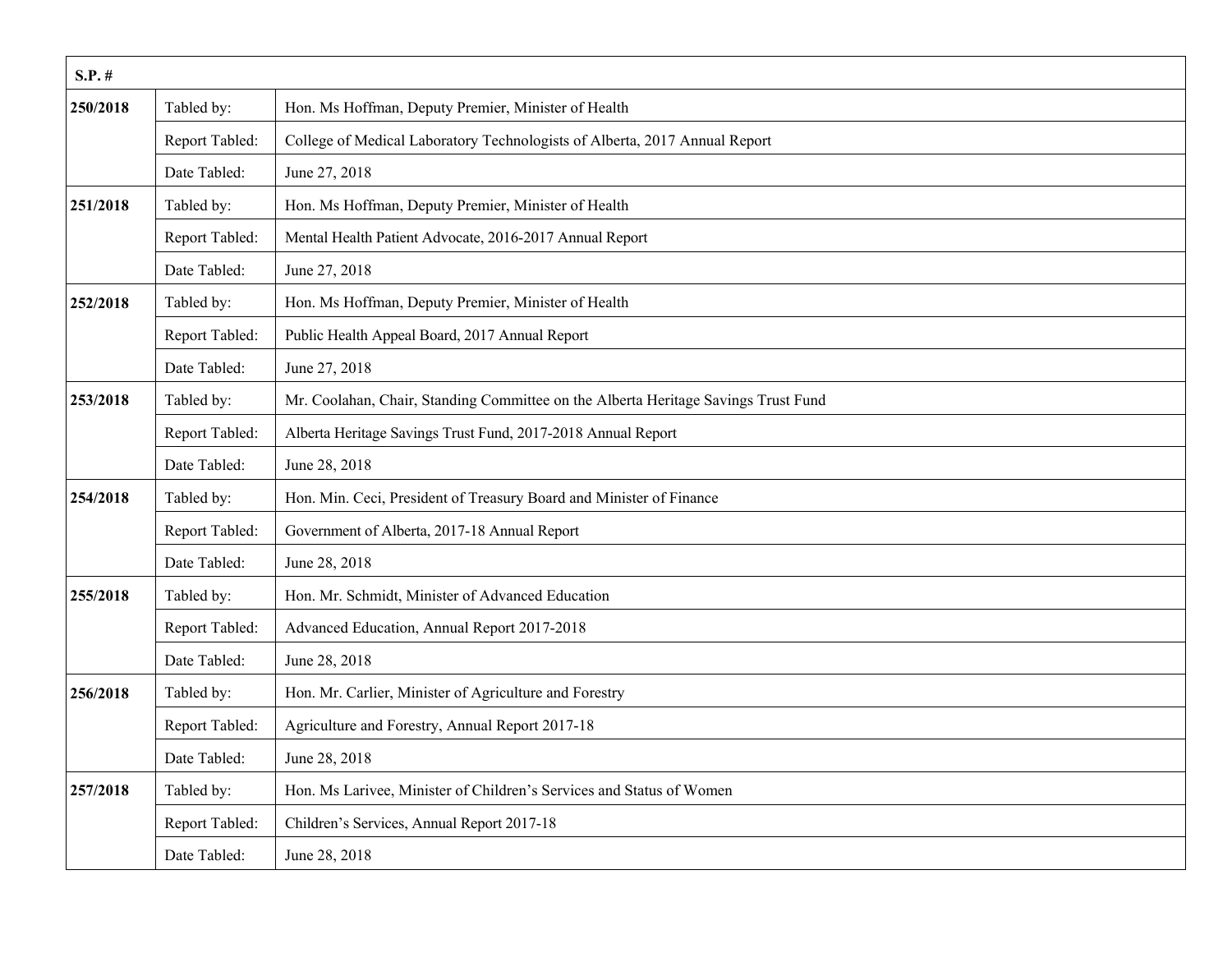| $S.P.$ # |                |                                                                                                            |
|----------|----------------|------------------------------------------------------------------------------------------------------------|
| 258/2018 | Tabled by:     | Hon. Mr. Sabir, Minister of Community and Social Services                                                  |
|          | Report Tabled: | Community and Social Services, Annual Report 2017-18                                                       |
|          | Date Tabled:   | June 28, 2018                                                                                              |
| 259/2018 | Tabled by:     | Hon. Min. Miranda, Minister of Culture and Tourism                                                         |
|          | Report Tabled: | Culture and Tourism, Annual Report 2017-18                                                                 |
|          | Date Tabled:   | June 28, 2018                                                                                              |
| 260/2018 | Tabled by:     | Hon. Mr. Bilous, Minister of Economic Development and Trade                                                |
|          | Report Tabled: | Economic Development and Trade, Annual Report 2017-18                                                      |
|          | Date Tabled:   | June 28, 2018                                                                                              |
| 261/2018 | Tabled by:     | Hon. Mr. Eggen, Minister of Education                                                                      |
|          | Report Tabled: | Education, Annual Report 2017-18                                                                           |
|          | Date Tabled:   | June 28, 2018                                                                                              |
| 262/2018 | Tabled by:     | Hon. Ms McCuaig-Boyd, Minister of Energy                                                                   |
|          | Report Tabled: | Energy, Annual Report 2017-2018                                                                            |
|          | Date Tabled:   | June 28, 2018                                                                                              |
| 263/2018 | Tabled by:     | Hon. Ms Phillips, Minister of Environment and Parks and Minister Responsible for the Climate Change Office |
|          | Report Tabled: | Environment and Parks, Annual Report 2017-2018                                                             |
|          | Date Tabled:   | June 28, 2018                                                                                              |
| 264/2018 | Tabled by:     | Hon. Ms Notley, Premier                                                                                    |
|          | Report Tabled: | Executive Council, Annual Report 2017-18                                                                   |
|          | Date Tabled:   | June 28, 2018                                                                                              |
| 265/2018 | Tabled by:     | Hon. Ms Hoffman, Deputy Premier, Minister of Health                                                        |
|          | Report Tabled: | Health, Annual Report 2017-18                                                                              |
|          | Date Tabled:   | June 28, 2018                                                                                              |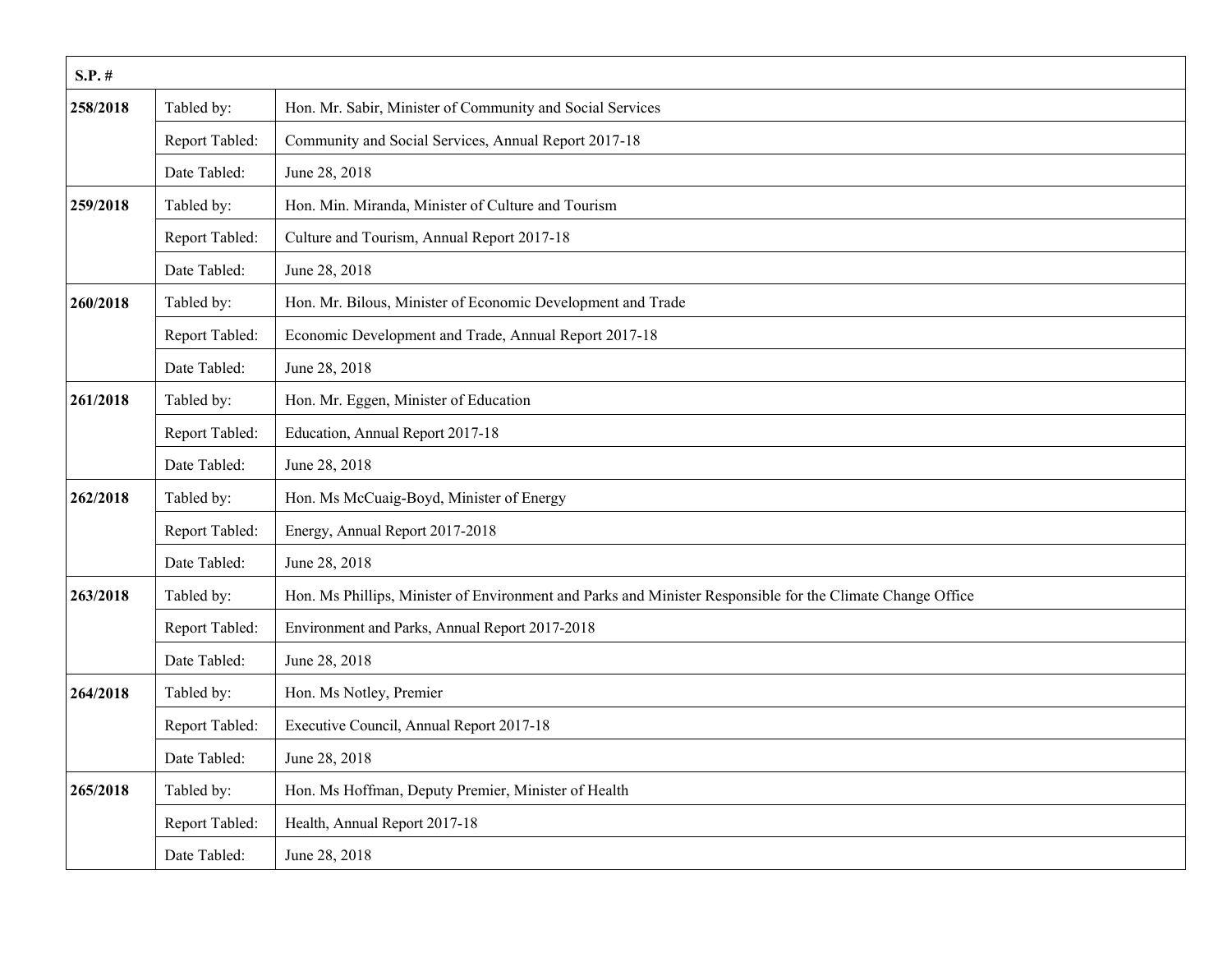| $S.P.$ # |                |                                                                                  |
|----------|----------------|----------------------------------------------------------------------------------|
| 266/0218 | Tabled by:     | Hon. Mr. Feehan, Minister of Indigenous Relations                                |
|          | Report Tabled: | Indigenous Relations, Annual Report 2017-18                                      |
|          | Date Tabled:   | June 28, 2018                                                                    |
| 267/2018 | Tabled by:     | Hon. Ms Jansen, Minister of Infrastructure                                       |
|          | Report Tabled: | Infrastructure, Annual Report 2017-18                                            |
|          | Date Tabled:   | June 28, 2018                                                                    |
| 268/2018 | Tabled by:     | Hon. Ms Ganley, Minister of Justice and Solicitor General                        |
|          | Report Tabled: | Justice and Solicitor General, Annual Report 2017-18                             |
|          | Date Tabled:   | June 28, 2018                                                                    |
| 269/2018 | Tabled by:     | Hon. Ms Gray, Minister of Labour and Minister Responsible for Democratic Renewal |
|          | Report Tabled: | Labour, Annual Report 2017-18                                                    |
|          | Date Tabled:   | June 28, 2018                                                                    |
| 270/2018 | Tabled by:     | Hon. Mr. S. Anderson, Minister of Municipal Affairs                              |
|          | Report Tabled: | Municipal Affairs, Annual Report 2017-18                                         |
|          | Date Tabled:   | June 28, 2018                                                                    |
| 271/2018 | Tabled by:     | Hon. Ms Sigurdson, Minister of Seniors and Housing                               |
|          | Report Tabled: | Alberta Seniors and Housing, Annual Report 2017-18                               |
|          | Date Tabled:   | June 28, 2018                                                                    |
| 272/2018 | Tabled by:     | Hon. Mr. Malkinson, Minister of Service Alberta                                  |
|          | Report Tabled: | Service Alberta, Annual Report 2017-18                                           |
|          | Date Tabled:   | June 28, 2018                                                                    |
| 273/2018 | Tabled by:     | Hon. Ms Larivee, Minister of Children's Services and Status of Women             |
|          | Report Tabled: | Status of Women, Annual Report 2017-18                                           |
|          | Date Tabled:   | June 28, 2018                                                                    |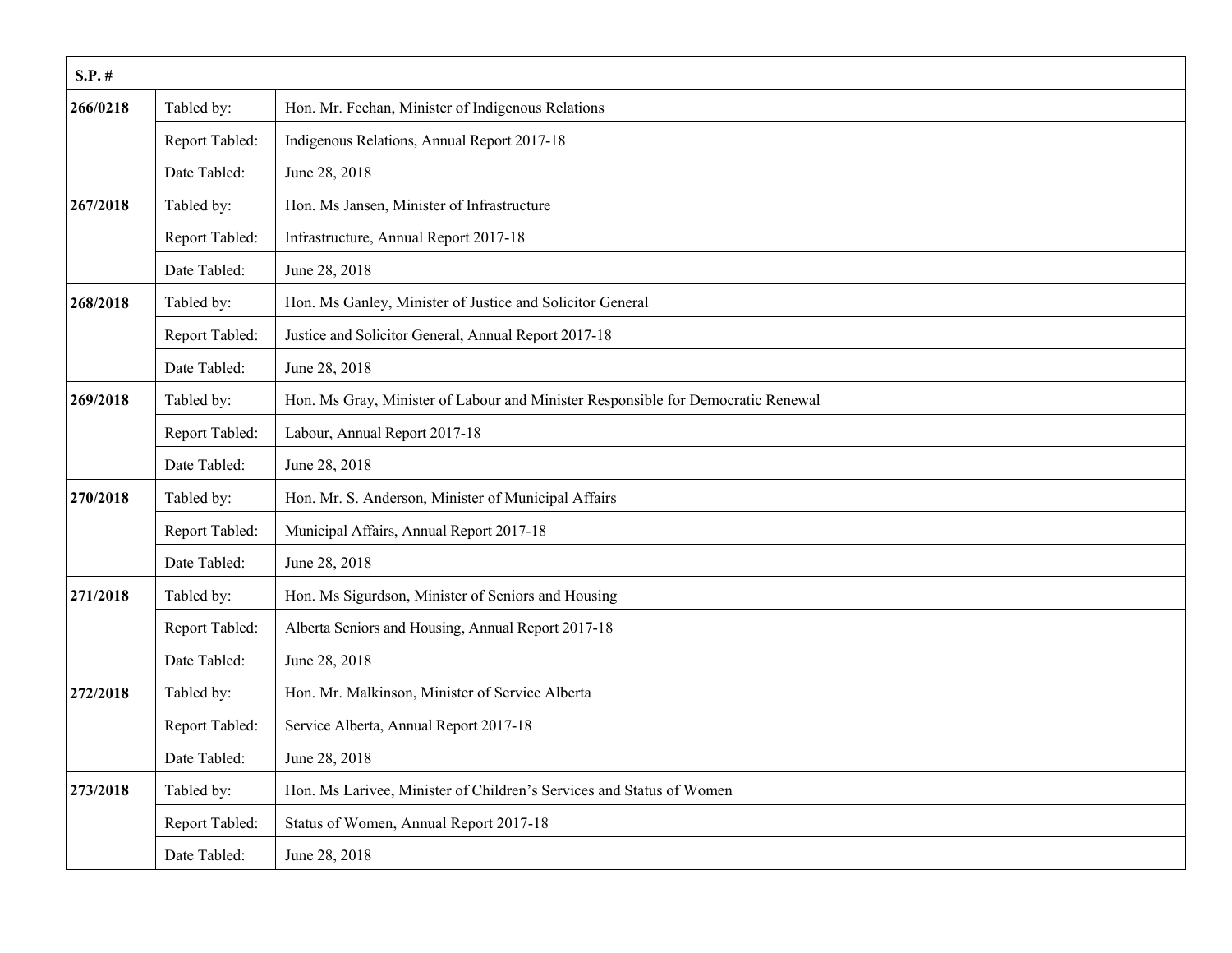| $S.P.$ # |                |                                                                                                                                                                                                                                                                                                                             |
|----------|----------------|-----------------------------------------------------------------------------------------------------------------------------------------------------------------------------------------------------------------------------------------------------------------------------------------------------------------------------|
| 274/2018 | Tabled by:     | Hon. Mr. Mason, Minister of Transportation                                                                                                                                                                                                                                                                                  |
|          | Report Tabled: | Transportation, Annual Report 2017-18                                                                                                                                                                                                                                                                                       |
|          | Date Tabled:   | June 28, 2018                                                                                                                                                                                                                                                                                                               |
| 275/2018 | Tabled by:     | Hon. Min. Ceci, President of Treasury Board and Minister of Finance                                                                                                                                                                                                                                                         |
|          | Report Tabled: | Treasury Board and Finance, Annual Report 2017-2018                                                                                                                                                                                                                                                                         |
|          | Date Tabled:   | June 28, 2018                                                                                                                                                                                                                                                                                                               |
| 276/2018 | Tabled by:     | Hon. Ms Gray, Minister of Labour and Minister Responsible for Democratic Renewal                                                                                                                                                                                                                                            |
|          | Report Tabled: | Alberta Association of Architects, 2017 Annual Report                                                                                                                                                                                                                                                                       |
|          | Date Tabled:   | July 20, 2018                                                                                                                                                                                                                                                                                                               |
| 277/2018 | Tabled by:     | Hon. Ms Ganley, Minister of Justice and Solicitor General                                                                                                                                                                                                                                                                   |
|          | Report Tabled: | Letter dated July 20, 2018, from Hon. Ms Ganley, Minister of Justice and Solicitor General, to MLA Loyola, Chair, Standing Committee on<br>Resource Stewardship, with attachment responding to the Standing Committee on Resource Stewardship's Review of the Alberta Property Rights<br>Advocate Office 2016 Annual Report |
|          | Date Tabled:   | July 26, 2018                                                                                                                                                                                                                                                                                                               |
| 278/2018 | Tabled by:     | Hon. Ms Hoffman, Deputy Premier, Minister of Health                                                                                                                                                                                                                                                                         |
|          | Report Tabled: | College of Dietitians of Alberta, Annual Report 2017                                                                                                                                                                                                                                                                        |
|          | Date Tabled:   | July 31, 2018                                                                                                                                                                                                                                                                                                               |
| 279/2018 | Tabled by:     | Hon. Ms Hoffman, Deputy Premier, Minister of Health                                                                                                                                                                                                                                                                         |
|          | Report Tabled: | Alberta Health Advocate, 2016-2017 Annual Report                                                                                                                                                                                                                                                                            |
|          | Date Tabled:   | July 31, 2018                                                                                                                                                                                                                                                                                                               |
| 280/2018 | Tabled by:     | Hon. Ms Hoffman, Deputy Premier, Minister of Health                                                                                                                                                                                                                                                                         |
|          | Report Tabled: | College of Licensed Practical Nurses of Alberta, 2017 Annual Report                                                                                                                                                                                                                                                         |
|          | Date Tabled:   | July 31, 2018                                                                                                                                                                                                                                                                                                               |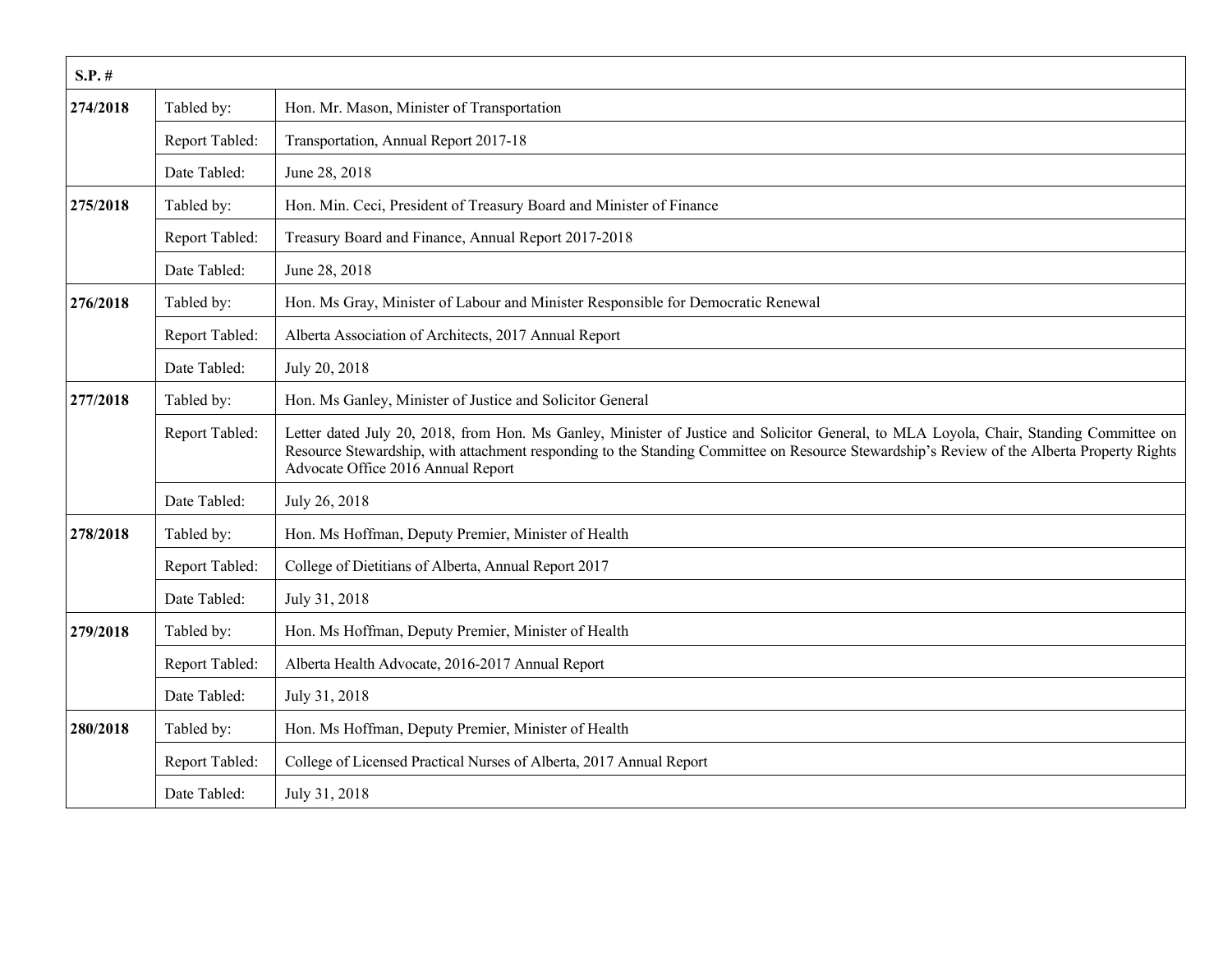| $S.P.$ # |                |                                                                                                                                                                                                                                                                                                                       |
|----------|----------------|-----------------------------------------------------------------------------------------------------------------------------------------------------------------------------------------------------------------------------------------------------------------------------------------------------------------------|
| 281/2018 | Tabled by:     | Hon. Ms Hoffman, Deputy Premier, Minister of Health                                                                                                                                                                                                                                                                   |
|          | Report Tabled: | Physiotherapy Alberta College and Association, 2017 Annual Report                                                                                                                                                                                                                                                     |
|          | Date Tabled:   | July 31, 2018                                                                                                                                                                                                                                                                                                         |
| 282/2018 | Tabled by:     | Hon. Ms Hoffman, Deputy Premier, Minister of Health                                                                                                                                                                                                                                                                   |
|          | Report Tabled: | Alberta College of Speech-Language Pathologists and Audiologists, 2017 Annual Report                                                                                                                                                                                                                                  |
|          | Date Tabled:   | July 31, 2018                                                                                                                                                                                                                                                                                                         |
| 283/2018 | Tabled by:     | Hon. Ms Hoffman, Deputy Premier, Minister of Health                                                                                                                                                                                                                                                                   |
|          | Report Tabled: | College of Naturopathic Doctors of Alberta, 2017 Annual Report                                                                                                                                                                                                                                                        |
|          | Date Tabled:   | July 31, 2018                                                                                                                                                                                                                                                                                                         |
| 284/2018 | Tabled by:     | Hon. Ms Hoffman, Deputy Premier, Minister of Health                                                                                                                                                                                                                                                                   |
|          | Report Tabled: | Alberta Dental Association and College, 2017 Annual Report                                                                                                                                                                                                                                                            |
|          | Date Tabled:   | July 31, 2018                                                                                                                                                                                                                                                                                                         |
| 285/2018 | Tabled by:     | Hon. Ms Hoffman, Deputy Premier, Minister of Health                                                                                                                                                                                                                                                                   |
|          | Report Tabled: | Alberta College of Pharmacists, 2017-18 Annual Report                                                                                                                                                                                                                                                                 |
|          | Date Tabled:   | July 31, 2018                                                                                                                                                                                                                                                                                                         |
| 286/2018 | Tabled by:     | Hon. Min. Miranda, Minister of Culture and Tourism                                                                                                                                                                                                                                                                    |
|          | Report Tabled: | Responses to questions raised by Mr. Orr, Hon. Member for Lacombe-Ponoka, Dr. Starke, Hon. Member for Vermilion-Lloydminster, Mr. Fraser,<br>Hon. Member for Calgary-South East, and Mr. Westhead, Hon. Member for Banff-Cochrane, on April 8, 2018, Ministry of Culture and Tourism<br>2018-19 Main Estimates debate |
|          | Date Tabled:   | August 10, 2018                                                                                                                                                                                                                                                                                                       |
| 287/2018 | Tabled by:     | Hon. Mr. S. Anderson, Minister of Municipal Affairs                                                                                                                                                                                                                                                                   |
|          | Report Tabled: | Safety Codes Council, Annual Report 2017                                                                                                                                                                                                                                                                              |
|          | Date Tabled:   | August 15, 2018                                                                                                                                                                                                                                                                                                       |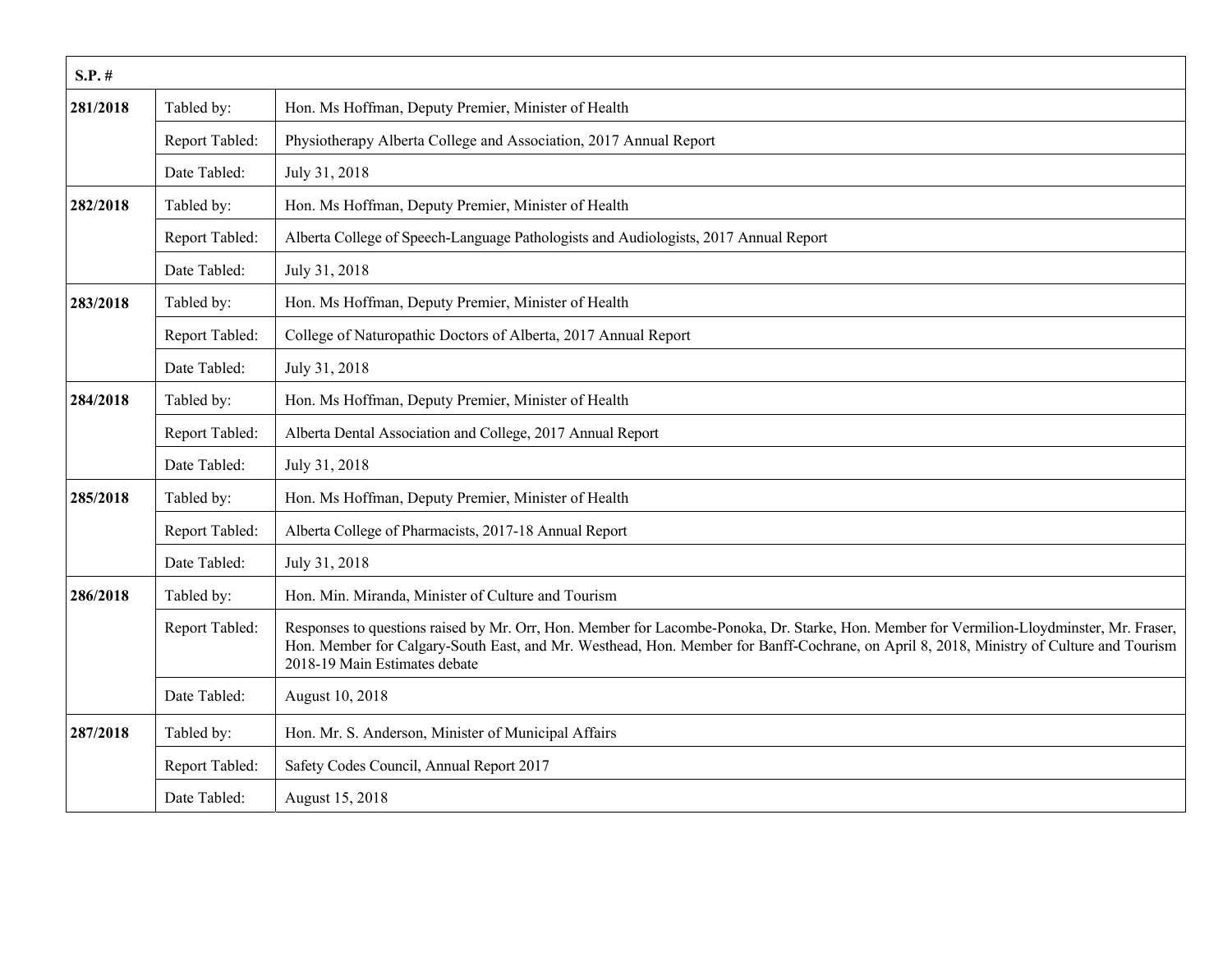| $S.P.$ # |                |                                                                                                                                              |
|----------|----------------|----------------------------------------------------------------------------------------------------------------------------------------------|
| 288/2018 | Tabled by:     | Hon. Mr. S. Anderson, Minister of Municipal Affairs                                                                                          |
|          | Report Tabled: | Alberta Elevating Devices and Amusement Rides Safety Association, Annual Report 2017-2018                                                    |
|          | Date Tabled:   | August 15, 2018                                                                                                                              |
| 289/2018 | Tabled by:     | Hon. Mr. S. Anderson, Minister of Municipal Affairs                                                                                          |
|          | Report Tabled: | Petroleum Tank Management Association of Alberta, Annual Report 2017                                                                         |
|          | Date Tabled:   | August 15, 2018                                                                                                                              |
| 290/2018 | Tabled by:     | MLA Loyola, Chair, Standing Committee on Resource Stewardship                                                                                |
|          | Report Tabled: | Standing Committee on Resource Stewardship Review of the Conflicts of Interest Act, Twenty-Ninth Legislature, Fourth Session, August<br>2018 |
|          | Date Tabled:   | August 31, 2018                                                                                                                              |
| 291/2018 | Tabled by:     | Hon. Mr. S. Anderson, Minister of Municipal Affairs                                                                                          |
|          | Report Tabled: | Edmonton Metropolitan Region Board, Annual Report 2017/2018                                                                                  |
|          | Date Tabled:   | September 19, 2018                                                                                                                           |
| 292/2018 | Tabled by:     | Hon. Mr. S. Anderson, Minister of Municipal Affairs                                                                                          |
|          | Report Tabled: | Special Areas Trust Account, Financial Statements dated December 31, 2017                                                                    |
|          | Date Tabled:   | September 19, 2018                                                                                                                           |
| 293/2018 | Tabled by:     | Hon. Ms Ganley, Minister of Justice and Solicitor General                                                                                    |
|          | Report Tabled: | Alberta Law Foundation Financial Statements for the year ended March 31, 2018                                                                |
|          | Date Tabled:   | September 25, 2018                                                                                                                           |
| 294/2018 | Tabled by:     | Hon. Mr. Carlier, Minister of Agriculture and Forestry                                                                                       |
|          | Report Tabled: | Agriculture Financial Services Corporation, 17/18 Annual Report                                                                              |
|          | Date Tabled:   | September 26, 2018                                                                                                                           |
| 295/2018 | Tabled by:     | Hon. Mr. Carlier, Minister of Agriculture and Forestry                                                                                       |
|          | Report Tabled: | Livestock Identification Services, Ltd., Report to the Minister and Summary of Activities, April 1, 2017, to March 31, 2018                  |
|          | Date Tabled:   | September 26, 2018                                                                                                                           |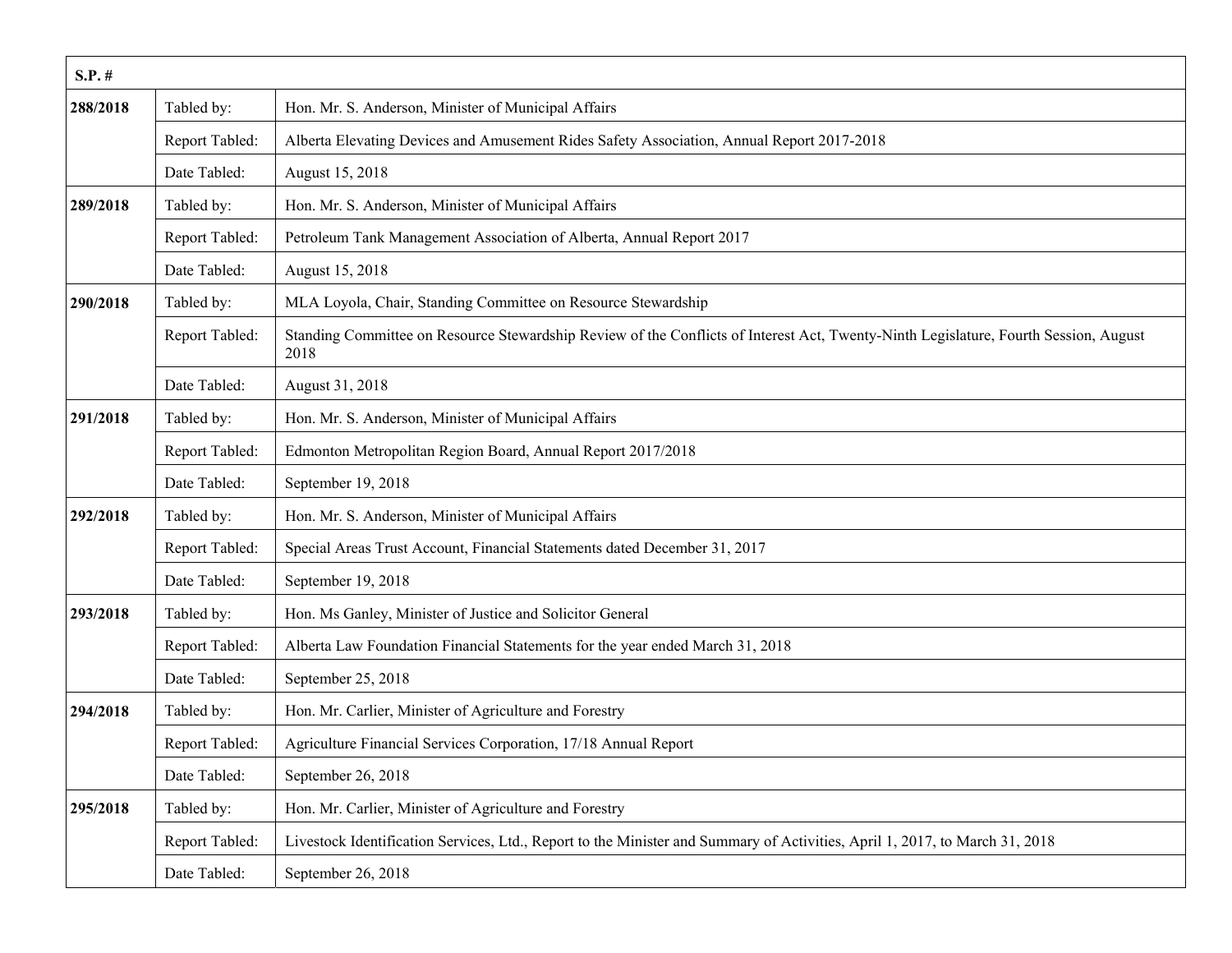| $S.P.$ #    |                |                                                                                           |
|-------------|----------------|-------------------------------------------------------------------------------------------|
| 296/2018    | Tabled by:     | Mr. Shepherd, Chair, Standing Committee on Legislative Offices                            |
|             | Report Tabled: | Office of the Auditor General of Alberta Results Report for the Year Ended March 31, 2018 |
|             | Date Tabled:   | October 4, 2018                                                                           |
| 297/2018    | Tabled by:     | Hon. Mr. Malkinson, Minister of Service Alberta                                           |
|             | Report Tabled: | 2017 Aggregated Payday Loan Data Report                                                   |
|             | Date Tabled:   | October 10, 2018                                                                          |
| 298/2018    | Tabled by:     | Hon. Ms Hoffman, Deputy Premier, Minister of Health                                       |
|             | Report Tabled: | Alberta Health Services, Annual Report 2017-2018                                          |
|             | Date Tabled:   | October 17, 2018                                                                          |
| 299/2018    | Tabled by:     | Hon. Mr. Wanner, Speaker of the Legislative Assembly                                      |
|             | Report Tabled: | Office of the Ethics Commissioner, Annual Report, April 1, 2017, to March 31, 2018        |
|             | Date Tabled:   | October 23, 2018                                                                          |
| 472/2018    | Tabled by:     | Hon. Mr. Wanner, Speaker of the Legislative Assembly                                      |
|             | Report Tabled: | Property Rights Advocate Office, 2017 Annual Report                                       |
|             | Date Tabled:   | December 21, 2018                                                                         |
| 473/2018    | Tabled by:     | Hon. Ms Hoffman, Deputy Premier, Minister of Health                                       |
|             | Report Tabled: | College and Association of Respiratory Therapists of Alberta, Annual Report 2018          |
|             | Date Tabled:   | December 21, 2018                                                                         |
| 474/2018-19 | Tabled by:     | Hon. Ms Hoffman, Deputy Premier, Minister of Health                                       |
|             | Report Tabled: | Alberta College and Association of Chiropractors, 2017-2018 Annual Report                 |
|             | Date Tabled:   | January 23, 2019                                                                          |
| 475/2018-19 | Tabled by:     | Hon. Ms Gray, Minister of Labour and Minister Responsible for Democratic Renewal          |
|             | Report Tabled: | Association of Alberta Forest Management Professionals, 2017-2018 Annual Report           |
|             | Date Tabled:   | January 31, 2019                                                                          |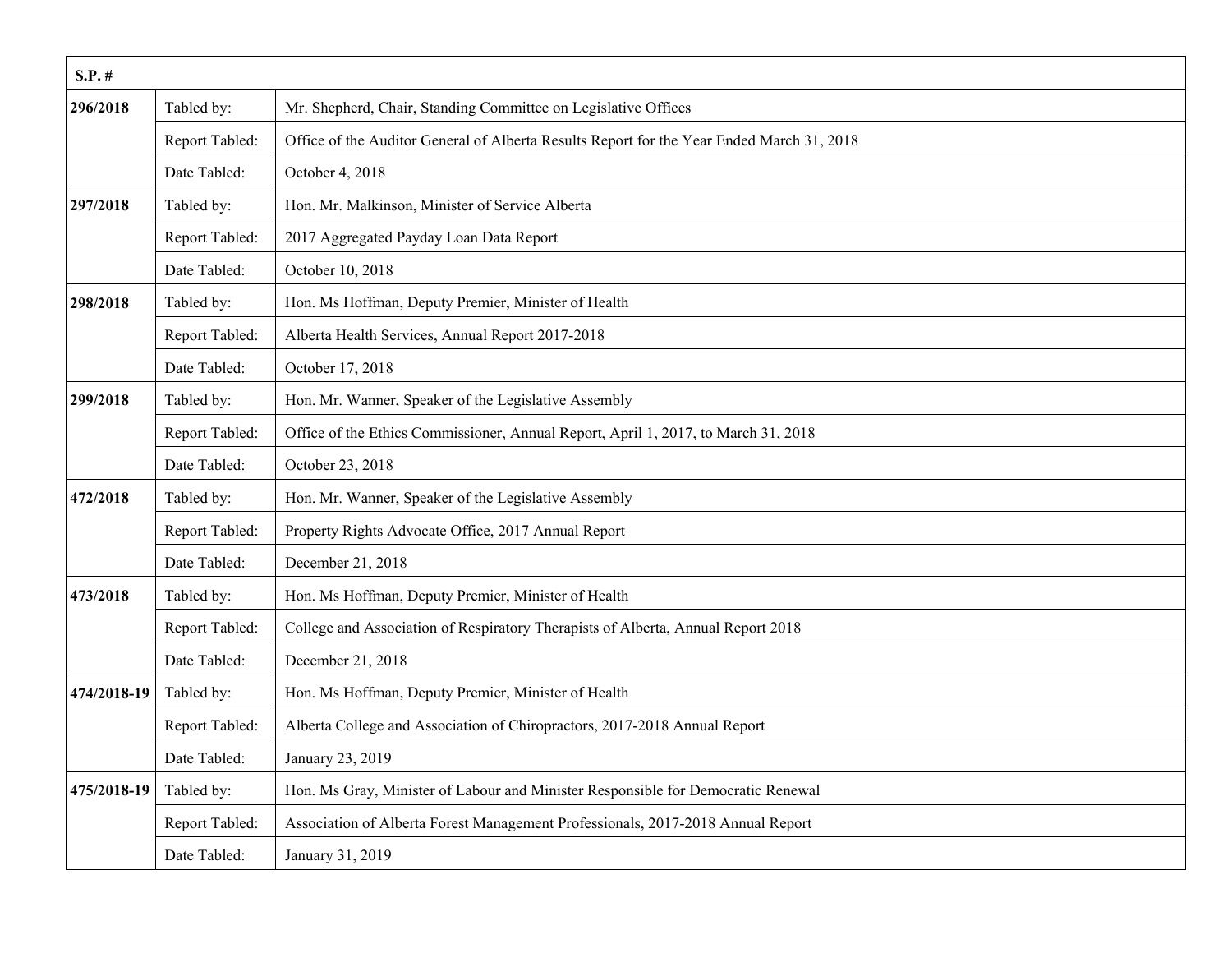| $S.P.$ #    |                |                                                                                                                                                                                                                                                                                                             |
|-------------|----------------|-------------------------------------------------------------------------------------------------------------------------------------------------------------------------------------------------------------------------------------------------------------------------------------------------------------|
| 476/2018-19 | Tabled by:     | Hon. Mr. S. Anderson, Minister of Municipal Affairs                                                                                                                                                                                                                                                         |
|             | Report Tabled: | Alberta Boilers Safety Association Annual Report 2018                                                                                                                                                                                                                                                       |
|             | Date Tabled:   | February 4, 2019                                                                                                                                                                                                                                                                                            |
| 477/2018-19 | Tabled by:     | Hon. Mr. Wanner, Speaker of the Legislative Assembly                                                                                                                                                                                                                                                        |
|             | Report Tabled: | Letter dated February 4, 2019, from Glen Resler, Chief Electoral Officer, to Hon. Mr. Wanner, Speaker of the Legislative Assembly, attaching<br>a report entitled "Failure to File the Nomination Contestant's Campaign Period Financial Statement"                                                         |
|             | Date Tabled:   | February 7, 2019                                                                                                                                                                                                                                                                                            |
| 478/2018-19 | Tabled by:     | Hon. Mr. Malkinson, Minister of Service Alberta                                                                                                                                                                                                                                                             |
|             | Report Tabled: | Alberta Vital Statistics, 2016 Annual Review                                                                                                                                                                                                                                                                |
|             | Date Tabled:   | February 7, 2019                                                                                                                                                                                                                                                                                            |
| 479/2018-19 | Tabled by:     | Hon. Ms Gray, Minister of Labour and Minister Responsible for Democratic Renewal                                                                                                                                                                                                                            |
|             | Report Tabled: | Alberta Land Surveyors' Association, Report of Proceedings of the One Hundred and Ninth Annual General Meeting                                                                                                                                                                                              |
|             | Date Tabled:   | February 7, 2019                                                                                                                                                                                                                                                                                            |
| 480/2018-19 | Tabled by:     | Hon. Mr. Wanner, Speaker of the Legislative Assembly                                                                                                                                                                                                                                                        |
|             | Report Tabled: | Special Standing Committee on Members' Services, Subcommittee to Review the Members' Services Committee Orders, Interim Report<br>(No. 2), Review of Members' Services Committee Orders, Caucus Funding Proposal, Twenty-Ninth Legislature, Fourth Session, February<br>2019                                |
|             | Date Tabled:   | February 13, 2019                                                                                                                                                                                                                                                                                           |
| 481/2018-19 | Tabled by:     | Hon. Mr. Wanner, Speaker of the Legislative Assembly                                                                                                                                                                                                                                                        |
|             | Report Tabled: | Special Standing Committee on Members' Services, Subcommittee to Review the Members' Services Committee Orders, Interim Report<br>(No. 3), Review of Members' Services Committee Orders, Review of the Regulations Exemption and Variance Order, Twenty-Ninth<br>Legislature, Fourth Session, February 2019 |
|             | Date Tabled:   | February 13, 2019                                                                                                                                                                                                                                                                                           |
| 482/2018-19 | Tabled by:     | Hon. Min. Ceci, President of Treasury Board and Minister of Finance                                                                                                                                                                                                                                         |
|             | Report Tabled: | Alberta Gaming, Liquor and Cannabis Commission, updated Annual Report, 2017-18, with attached updated Year at a Glance report                                                                                                                                                                               |
|             | Date Tabled:   | February 13, 2019                                                                                                                                                                                                                                                                                           |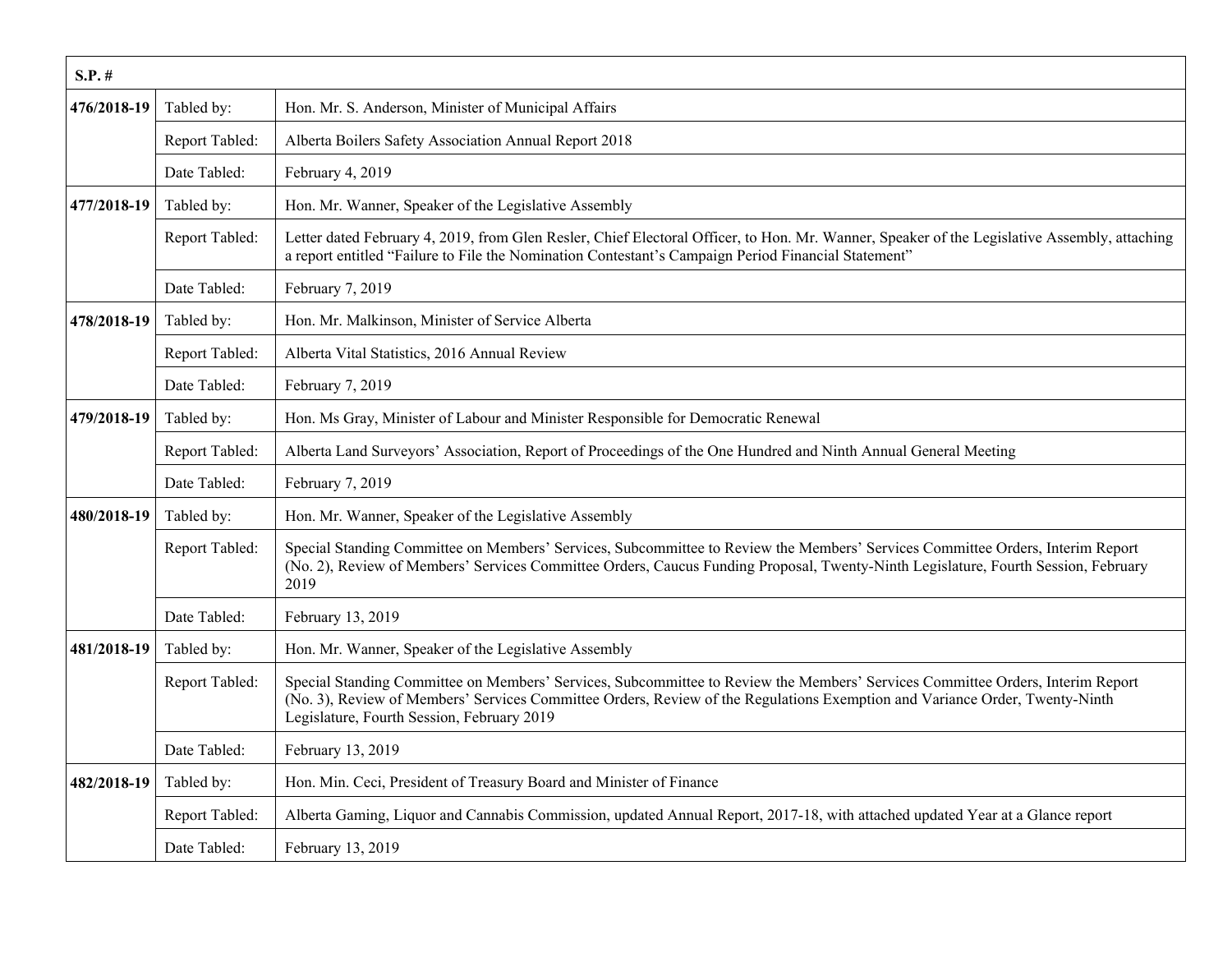| $S.P.$ #    |                |                                                                                                                                                                                                                                                      |
|-------------|----------------|------------------------------------------------------------------------------------------------------------------------------------------------------------------------------------------------------------------------------------------------------|
| 483/2018-19 | Tabled by:     | Hon. Mr. Wanner, Speaker of the Legislative Assembly                                                                                                                                                                                                 |
|             | Report Tabled: | Revised Members' Services Committee Orders No. MSC 1/19, Regulations Exemption and Variance Amendment Order (No. 1)                                                                                                                                  |
|             | Date Tabled:   | February 14, 2019                                                                                                                                                                                                                                    |
| 484/2018-19 | Tabled by:     | Hon. Mr. Wanner, Speaker of the Legislative Assembly                                                                                                                                                                                                 |
|             | Report Tabled: | Revised Members' Services Committee Orders No. MSC 2/19, Constituency Services Amendment Order (No. 32)                                                                                                                                              |
|             | Date Tabled:   | February 14, 2019                                                                                                                                                                                                                                    |
| 485/2018-19 | Tabled by:     | Hon. Mr. Wanner, Speaker of the Legislative Assembly                                                                                                                                                                                                 |
|             | Report Tabled: | Revised Members' Services Committee Orders No. MSC 3/19, Consolidated Members' Services Committee and Transportation Amendment<br>Order (No. 1)                                                                                                      |
|             | Date Tabled:   | February 14, 2019                                                                                                                                                                                                                                    |
| 486/2018-19 | Tabled by:     | Hon. Mr. Wanner, Speaker of the Legislative Assembly                                                                                                                                                                                                 |
|             | Report Tabled: | Letter dated February 19, 2019, from Glen Resler, Chief Electoral Officer, to Hon. Mr. Wanner, Speaker of the Legislative Assembly,<br>attaching a report entitled "Failure to File the Nomination Contestant's Campaign Period Financial Statement" |
|             | Date Tabled:   | February 20, 2019                                                                                                                                                                                                                                    |
| 487/2018-19 | Tabled by:     | Hon. Ms Jansen, Minister of Infrastructure                                                                                                                                                                                                           |
|             | Report Tabled: | Returns to Orders of the Assembly MR1 to MR16, and MR18, asked for by Mr. Panda on November 5, 2018                                                                                                                                                  |
|             | Date Tabled:   | February 26, 2019                                                                                                                                                                                                                                    |
| 488/2018-19 | Tabled by:     | Hon. Mr. Eggen, Minister of Education                                                                                                                                                                                                                |
|             | Report Tabled: | Education, Annual Report Update 2017-18                                                                                                                                                                                                              |
|             | Date Tabled:   | March 5, 2019                                                                                                                                                                                                                                        |
| 489/2018-19 | Tabled by:     | Hon. Mr. Eggen, Minister of Education                                                                                                                                                                                                                |
|             | Report Tabled: | Alberta Teachers' Association, 2017 Annual Report                                                                                                                                                                                                    |
|             | Date Tabled:   | March 5, 2019                                                                                                                                                                                                                                        |